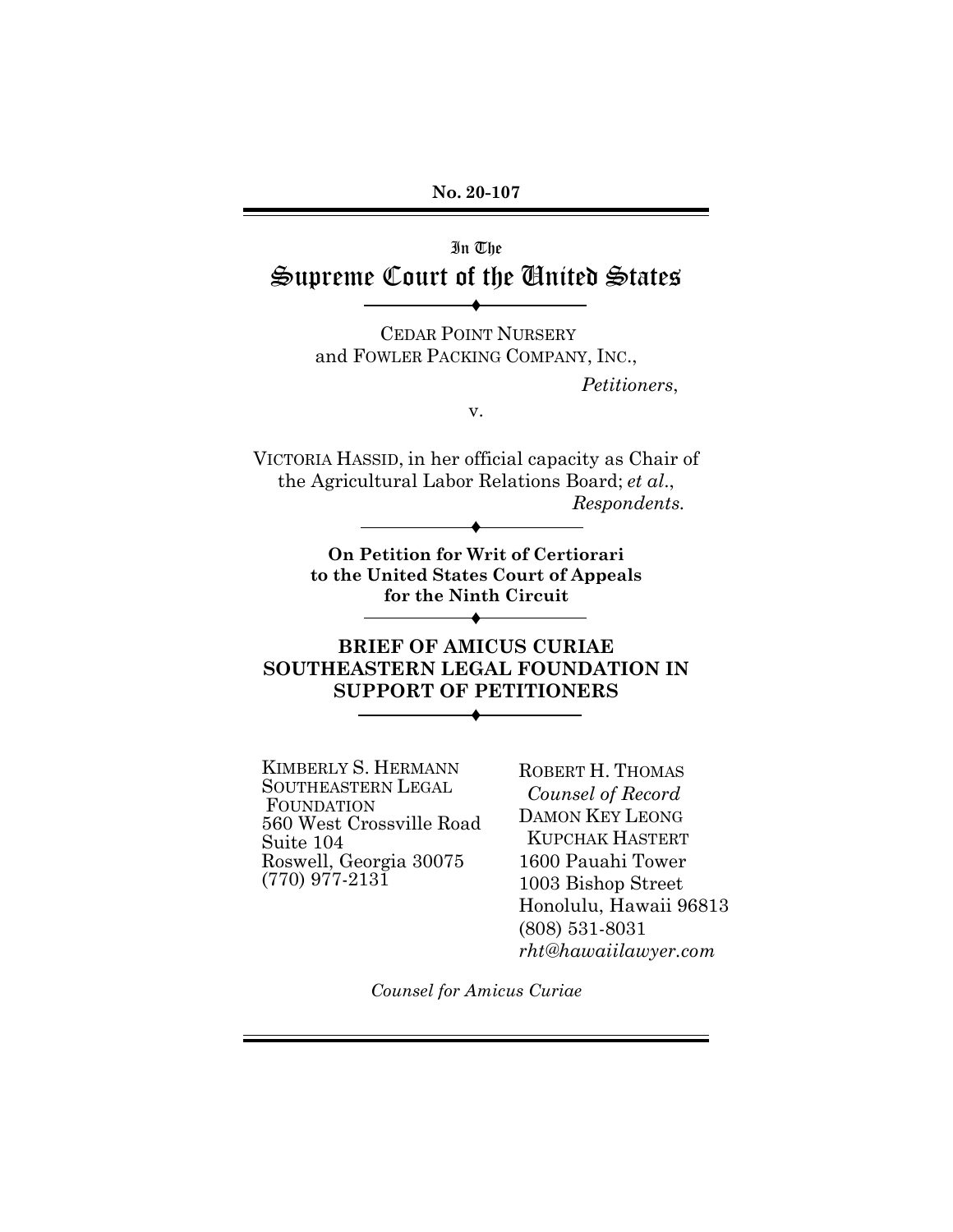#### **QUESTION PRESENTED**

California law forces agricultural businesses to allow labor organizers onto their property three times a day for 120 days each year. The regulation provides no mechanism for compensation. A divided panel below held that, although the regulation takes an uncompensated easement, it does not effect a *per se* physical taking of private property because it does not allow "24 hours a day, 365 days a year" occupation. As an eight-judge dissent from denial of rehearing en banc noted, the panel "decision not only contradicts Supreme Court precedent but also causes a conflict split."

The question presented is whether the uncompensated appropriation of an easement that is limited in time effects a *per se* physical taking under the Fifth Amendment.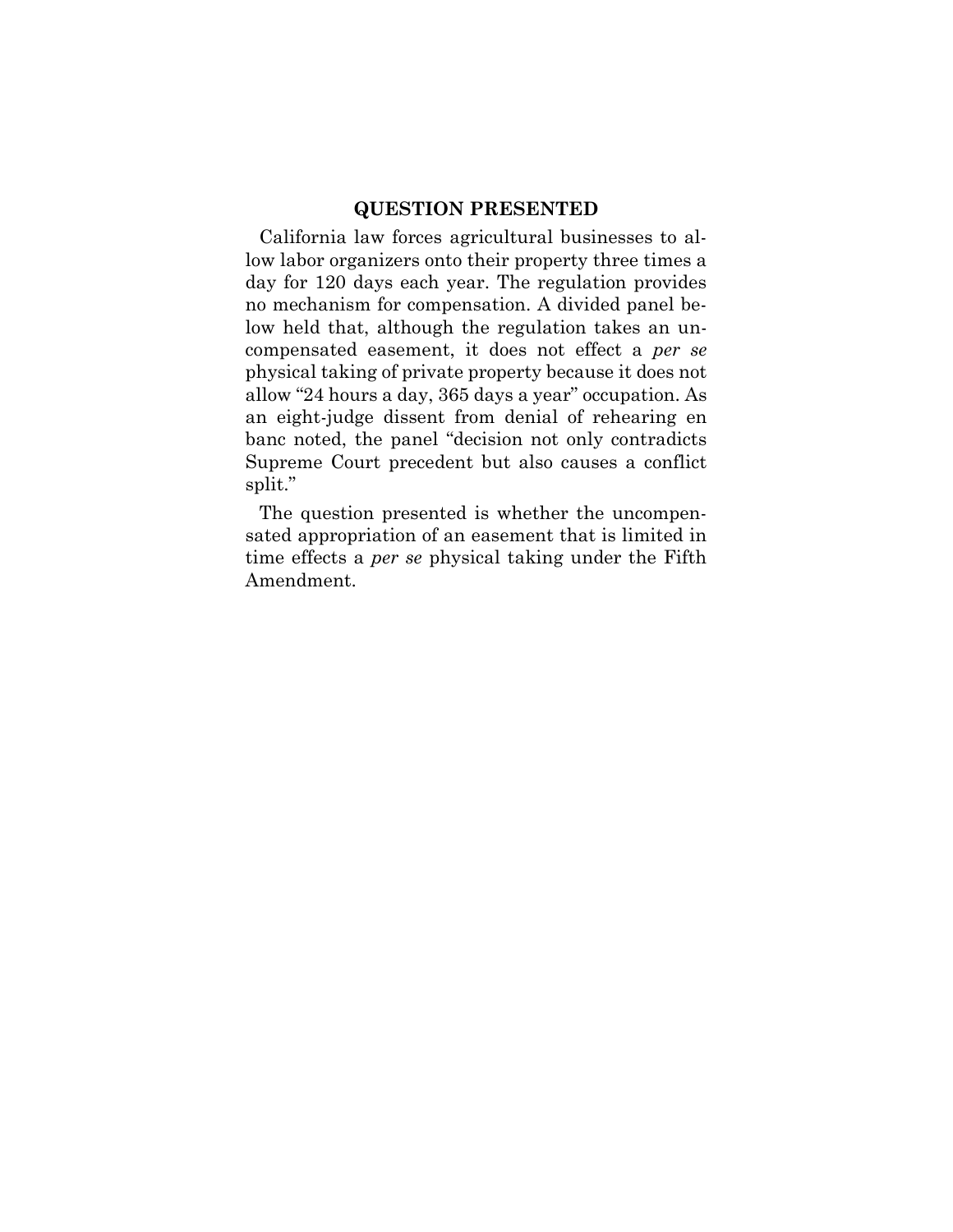## ii **TABLE OF CONTENTS**

| <b>QUESTION PRESENTED</b>                                                            |                                 | $\mathbf{i}$   |
|--------------------------------------------------------------------------------------|---------------------------------|----------------|
|                                                                                      |                                 | $\ddot{\rm n}$ |
|                                                                                      |                                 | iii            |
| INTEREST OF AMICUS CURIAE                                                            |                                 | 1              |
| SUMMARY OF ARGUMENT                                                                  |                                 | 2              |
|                                                                                      |                                 | 3              |
| I.<br>The Duration of an Invasion Is Less<br>Important Than The Interference With    | The Owner's Right to Exclude    | 3              |
| Н.<br>Eminent Domain Law Recognizes the<br><b>Obligation to Provide Compensation</b> | For Less-than-Permanent Takings | 10             |
|                                                                                      |                                 |                |
| III.                                                                                 |                                 | 11             |
|                                                                                      |                                 | 13             |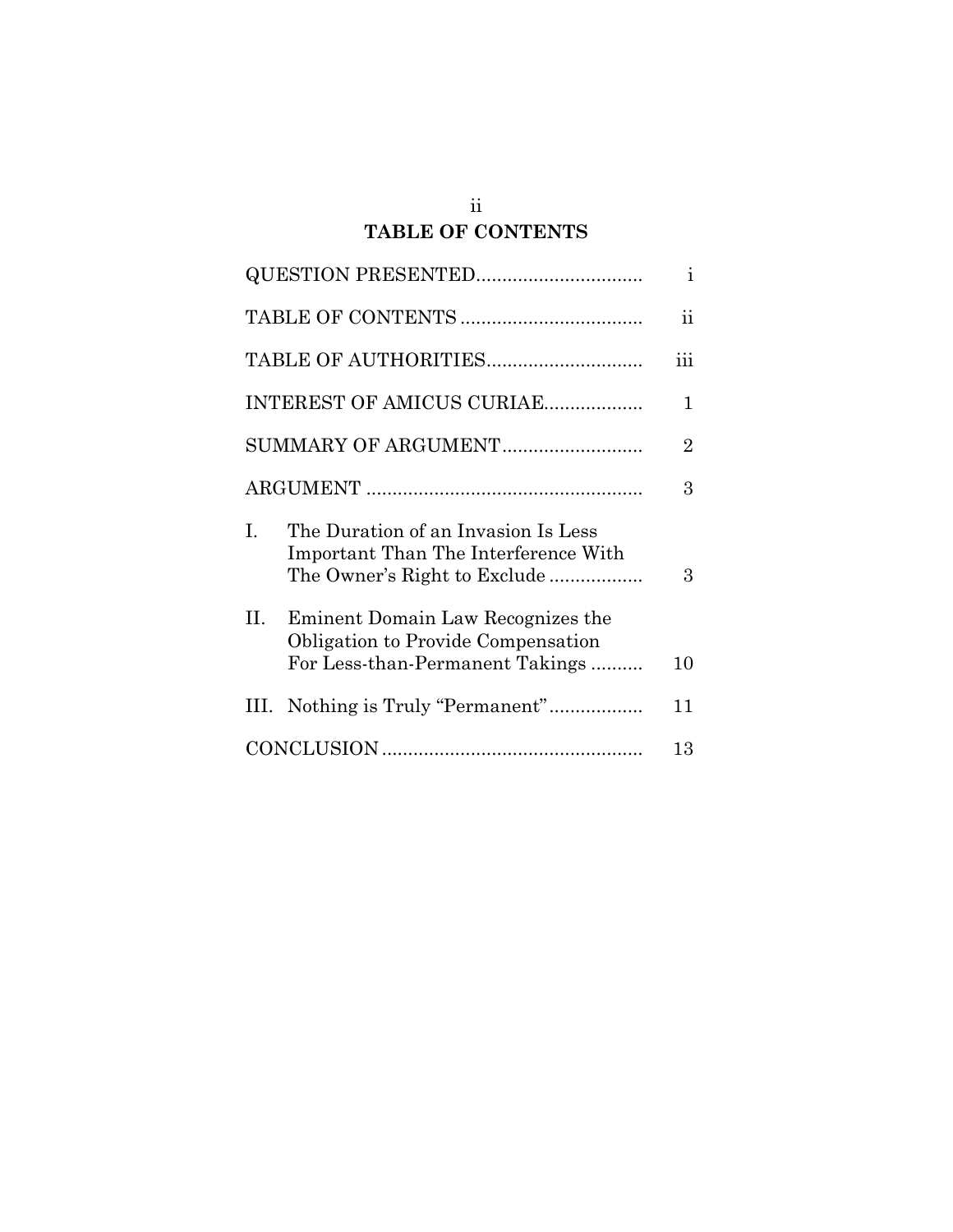# iii **TABLE OF AUTHORITIES**

**Page**

# **CASES**

| Arkansas Game and Fish Comm'n v. United              |
|------------------------------------------------------|
|                                                      |
| Armstrong v. United States, 364 U.S. 40 (1960)  4    |
| Army Corps of Eng'rs v. Hawkes Co.,                  |
|                                                      |
| Corsello v. Verizon New York, Inc.,                  |
| 908 N.Y.S.2d 57 (N.Y. App. Div. 2010),               |
| aff'd, 967 N.E.2d 1177 (N.Y. 2012) 12                |
| Dolan v. City of Tigard, 512 U.S. 374 (1994)  1, 9   |
| First English Evangelical Lutheran Church v.         |
| Cty. of Los Angeles, 482 U.S. 304 (1987) 8-9         |
| Kaiser Aetna v. United States, 444 U.S. 164 (1979) 6 |
| Kimball Laundry Co. v. United States,                |
|                                                      |
| Lingle v. Chevron U.S.A., Inc.,                      |
|                                                      |
| Loretto v. Teleprompter Manhattan CATV Corp.,        |
|                                                      |
| Lucas v. South Carolina Coastal Council,             |
|                                                      |
| Pa. Coal Co. v. Mahon, 260 U.S. 393 (1922)  4        |
| Palazzolo v. Rhode Island, 533 U.S. 606 (2001)       |
| PruneYard Shopping Center v. Robins,                 |
|                                                      |
| Nat'l Bd. of YMCA v. United States,                  |
|                                                      |
|                                                      |
|                                                      |
| Pumpelly v. Green Bay Co., 80 U.S. 166 (1871)  7     |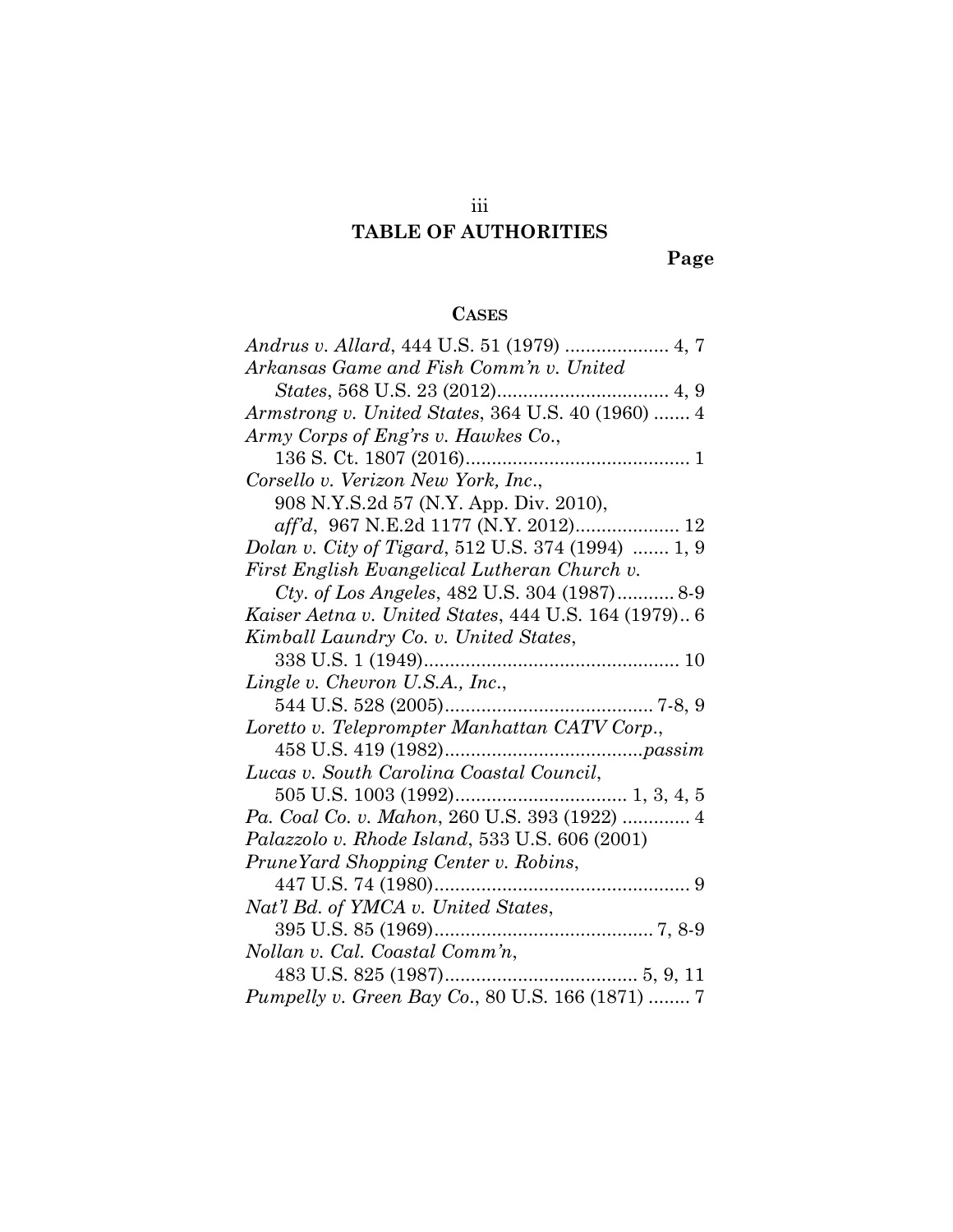# **TABLE OF AUTHORITIES--Continued Page**

# **CONSTITUTIONS, STATUTES, AND RULES**

# **OTHER AUTHORITIES**

| Keynes, John M., A Tract on Monetary                     |
|----------------------------------------------------------|
|                                                          |
| Inversecondemnation.com, Takings Pilgrimage,             |
| Upper West Side Edition, https://www.inver-              |
| secondemnation.com/inversecondemna-                      |
| tion/2017/01/takings-pilgrimage-upper-west-              |
|                                                          |
| Romero, Alan, <i>Takings by Floodwaters</i> , 76 N.D. L. |
| Rev. 785 (2000) (2d ed. 1998)  11                        |
|                                                          |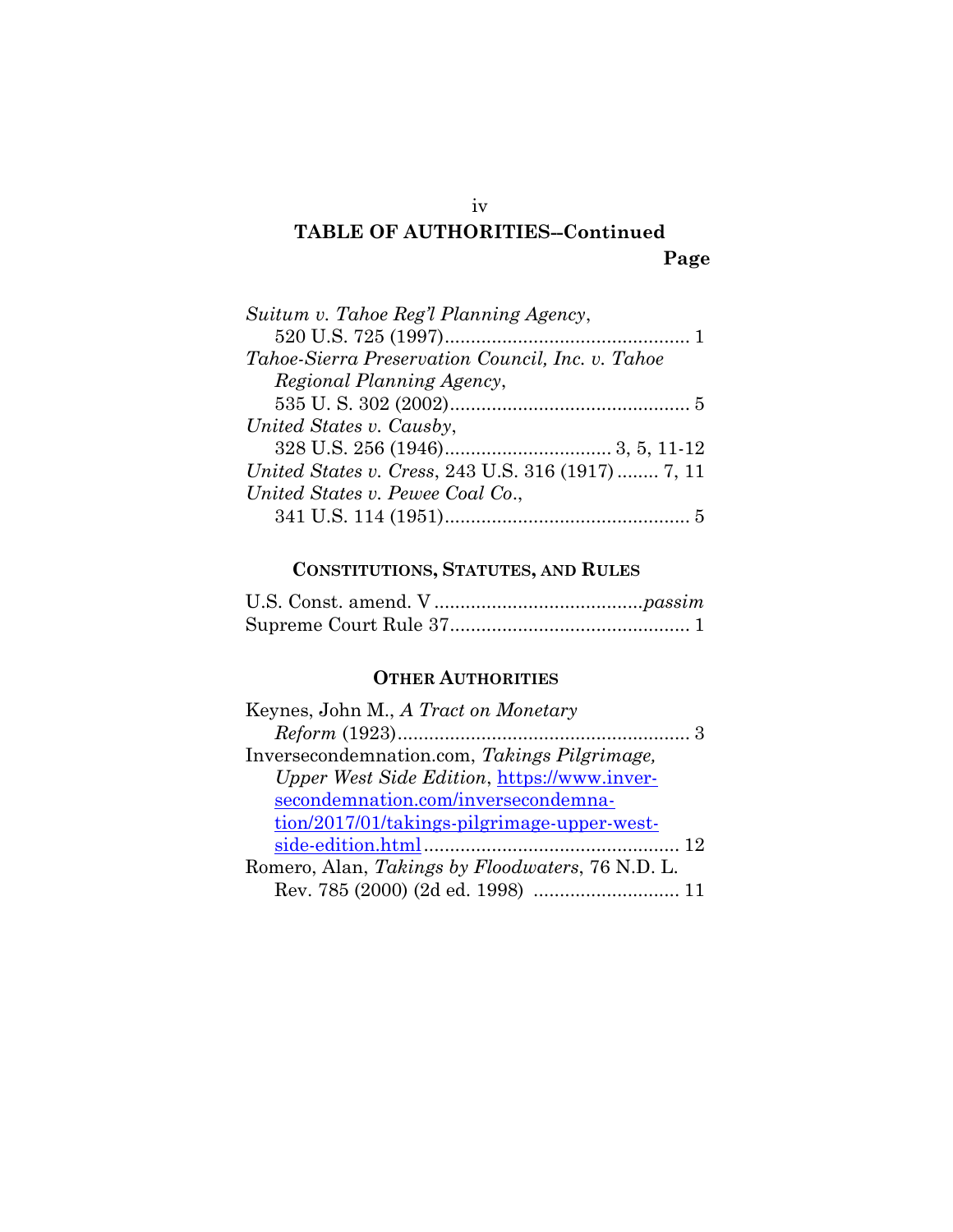#### **INTEREST OF AMICUS CURIAE**<sup>1</sup>

Southeastern Legal Foundation. Southeastern Legal Foundation (SLF), founded in 1976, is a national nonprofit, public interest law firm and policy center that advocates for constitutional individual liberties, limited government, and free enterprise in the courts of law and public opinion. SLF drafts legislative models, educates the public on key policy issues, and litigates often before the Supreme Court. For over 40 years, SLF has advocated for the protection of private property interests from unconstitutional governmental takings. SLF regularly represents property owners challenging overreaching government actions in violation of their property rights. Additionally, SLF frequently files amicus curiae briefs in support of property owners. *See*, *e.g*., *Army Corps of Eng'rs v. Hawkes Co*., 136 S. Ct. 1807 (2016); *Suitum v. Tahoe Reg'l Planning Agency*, 520 U.S. 725 (1997); *Dolan v. City of Tigard*, 512 U.S. 374 (1994); and *Lucas v. South Carolina Coastal Council*, 505 U.S. 1003 (1992).

The brief will aid the Court in its consideration of the petition by explaining why the mere lack of metaphysical "permanence" should not affect the takings analysis. The nature of owner's property rights and the impact on those rights by the physical occupation is more important than any unworkable categorical rule that requires "24/7" occupation. SLF urges the Court to grant certiorari to address the important issue presented by the petition.



<sup>1.</sup> In accordance with this Court's Rule 37.2(a), all counsel of record for the parties received timely notice of the intention to file this brief. Petitioners and Respondent have consented to this brief. No counsel for any party authored any part of this brief, and no person or entity other than amicus made a monetary contribution intended to fund its preparation or submission.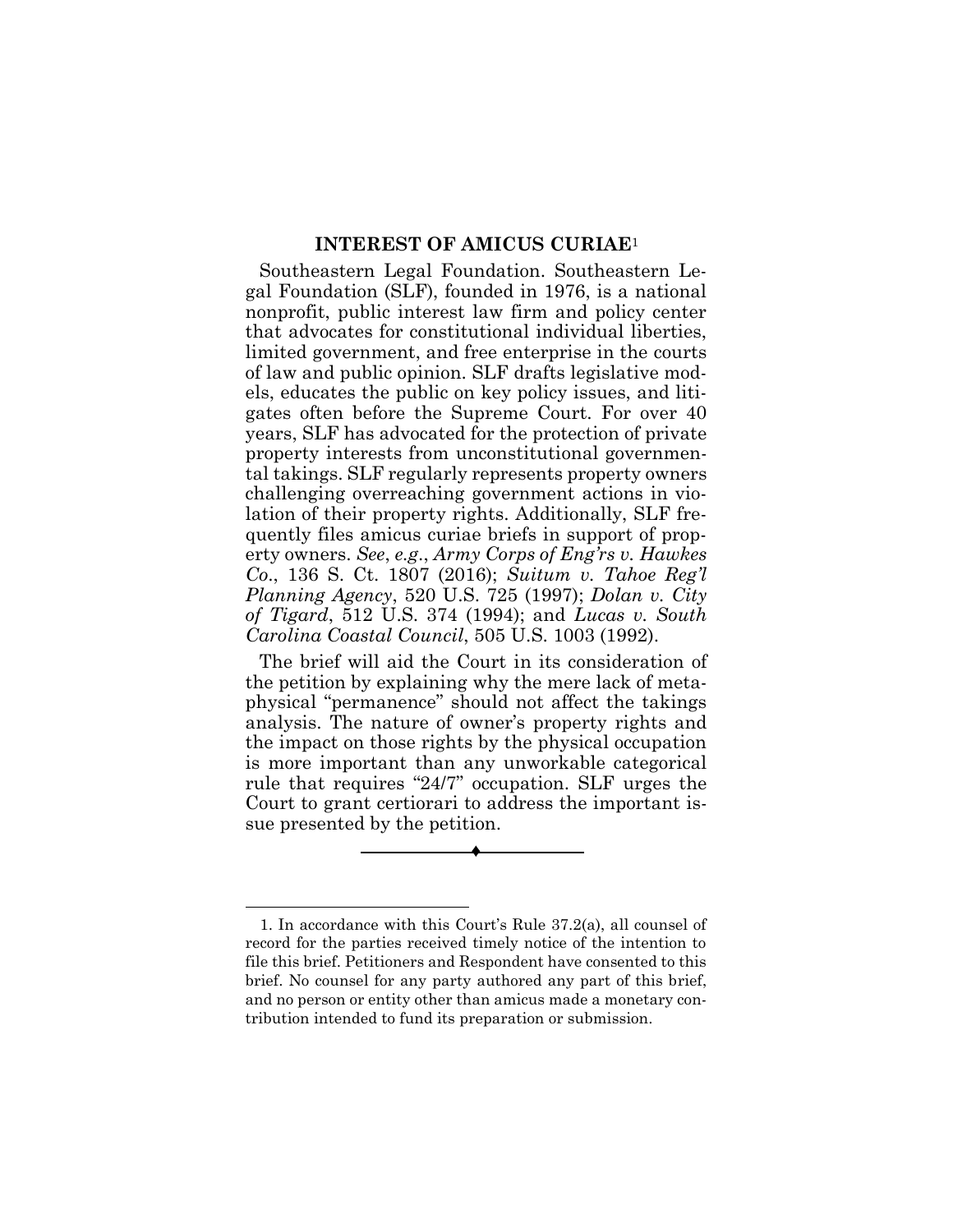#### **SUMMARY OF ARGUMENT**

 This case presents the Court a clean vehicle to resolve a long-standing issue that has confounded the lower courts, and more importantly, which has over the decades since this Court decided *Loretto v. Teleprompter Manhattan CATV Corp.*, 458 U.S. 419 (1987), deprived countless owners of their right to compensation for physical invasions of their property merely because the incursion is not deemed "permanent" enough. How long must a property owner tolerate a physical invasion in order to be compensated under *Loretto*'s *per se* rule? The panel majority (joined by the judges concurring in the Ninth Circuit's denial of *en banc* review) drew an unwarranted—but very bright—line, pointing out that the challenged California regulation does not permit union organizers to invade and occupy Petitioner's property all the time. Thus, the court below concluded, no taking. This brief makes three points:

1. The Ninth Circuit's rule focuses on the wrong thing—the duration of the invasion—and not the interference with the owner's fundamental property right to exclude.

2. Eminent domain law has never limited compensation to "permanent" takings.

3. The Ninth Circuit's conclusion is impractical because a rule based on the permanence of an invasion invites a pointless metaphysical search, when very little in this world truly is permanent.

♦

The Court should grant review.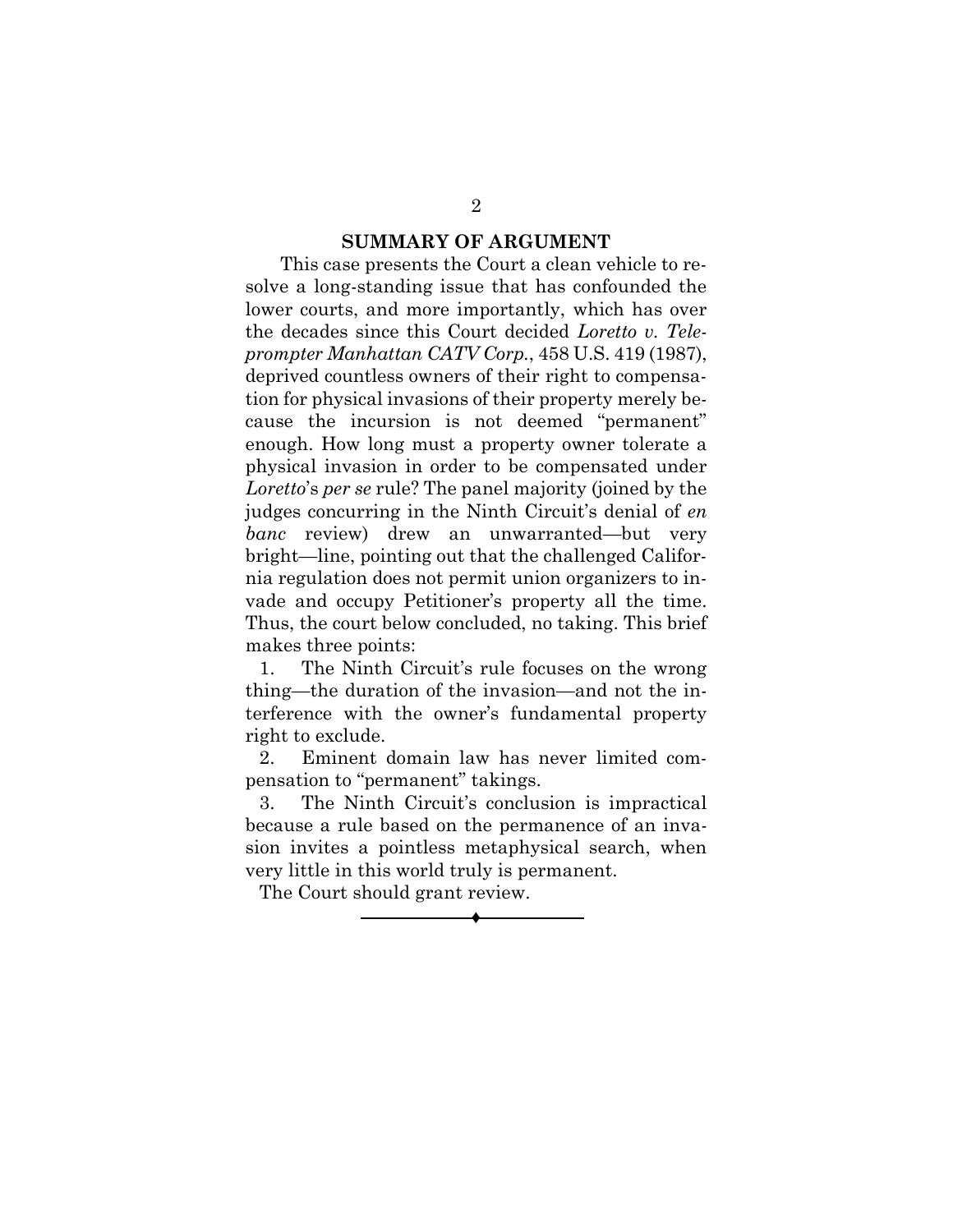#### **ARGUMENT**

### **I. The Duration of an Invasion Is Less Important Than The Interference With The Owner's Right to Exclude**

As John Maynard Keynes famously pointed out, nothing truly is "permanent," and after all, "[i]n the long run we are all dead." John M. Keynes, *A Tract on Monetary Reform* 80 (1923). Be patient enough, and *everything* is temporary. Thus, while recognizing that invasions assumed to be permanent do not require a case-specific inquiry into the public interest supporting the action and do not require a physically large intrusion, *see Lucas v. South Carolina Coastal Council*, 505 U.S. 1003, 1015 (1992) (permanent "minute" intrusions require compensation), this Court has never fixated on an artificial distinction between "permanent" and "temporary" invasions to determine liability, much less adopted the Ninth Circuit's absolute rule that invasions that can be deemed "permanent" are takings, while those that are less than round-the-clock are not. *See id*. (citing *United States v. Causby*, 328 U.S. 256, 265 n.10 (1946); *Kaiser Aetna v. United States*, 444 U.S. 164 (1979)). In neither of those two cases, for example, were the invasions permanent. This Court should reject the Ninth Circuit's formulation that draws the bright-line in in the wrong place, and instead should reaffirm the rule that any direct and substantial physical invasion of private property is a taking, and requires compensation even if it is not "permanent."

When private property is pressed into public service—either by an exercise of eminent domain or by regulation under some other power—the Fifth and Fourteenth Amendments require the government to provide just compensation. The overarching purpose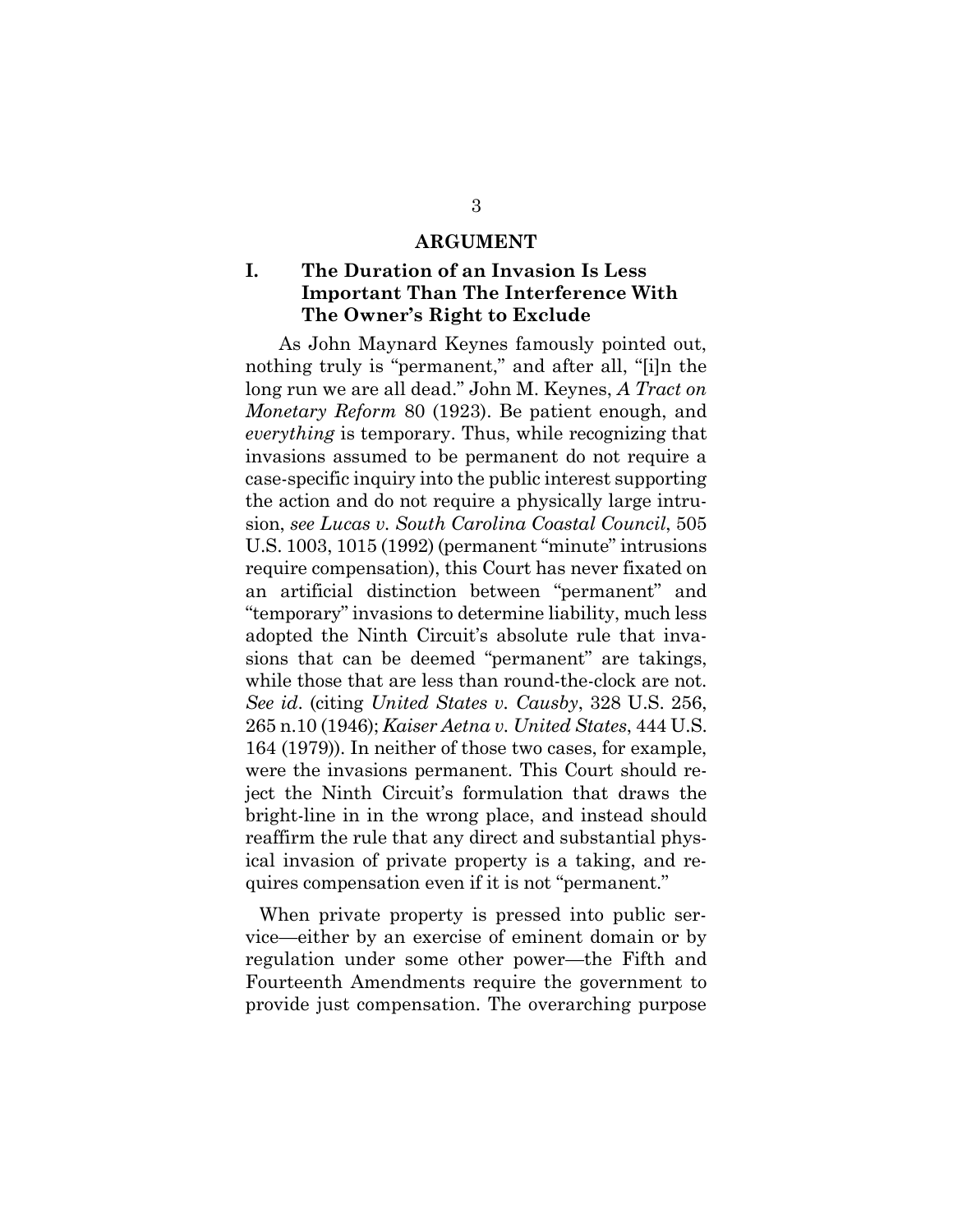of the takings doctrine is to "bar Government from forcing some people alone to bear public burdens which, in all fairness and justice, should be borne by the public as a whole." *Armstrong v. United States*, 364 U.S. 40, 49 (1960). While the paradigmatic government action triggering compensation is an affirmative exercise of eminent domain, for nearly a century this Court has expressly recognized that if government acts under its authority to protect the public health, safety, and welfare under the police power, if the action goes "too far," it will also trigger just compensation *Pa. Coal Co. v. Mahon*, 260 U.S. 393, 415 (1922). This Court has frequently cautioned against creating and applying categorical rules in all but a very narrow category of situations. *See*, *e.g*., *Andrus v. Allard*, 444 U.S. 51, 64-65 (1979) ("[t]here is no abstract or fixed point at which judicial intervention under the Takings Clause becomes appropriate").

But in an area of law in which the Court generally eschews bright-line rules, *see Palazzolo v. Rhode Island*, 533 U.S. 606, 636 (2001) ("The temptation to adopt what amount to *per se* rules in either direction must be resisted."), $2$  two categories of government actions nonetheless result in *per se* liability under the Takings Clause. First, a taking occurs when the effect of the government action deprives property of its economically beneficial uses. *Lucas v. South Carolina Coastal Council*, 505 U.S. 1003 (1992). Second, perhaps the brightest of the bright-line rules is that in cases of physical invasion—a distinct species of public

<sup>2</sup> *See Arkansas Game and Fish Comm'n v. United States*, 568 U.S. 23, 31 (2012) ("In view of the nearly infinite variety of ways in which government actions or regulations can affect property interests, the Court has recognized few invariable rules.").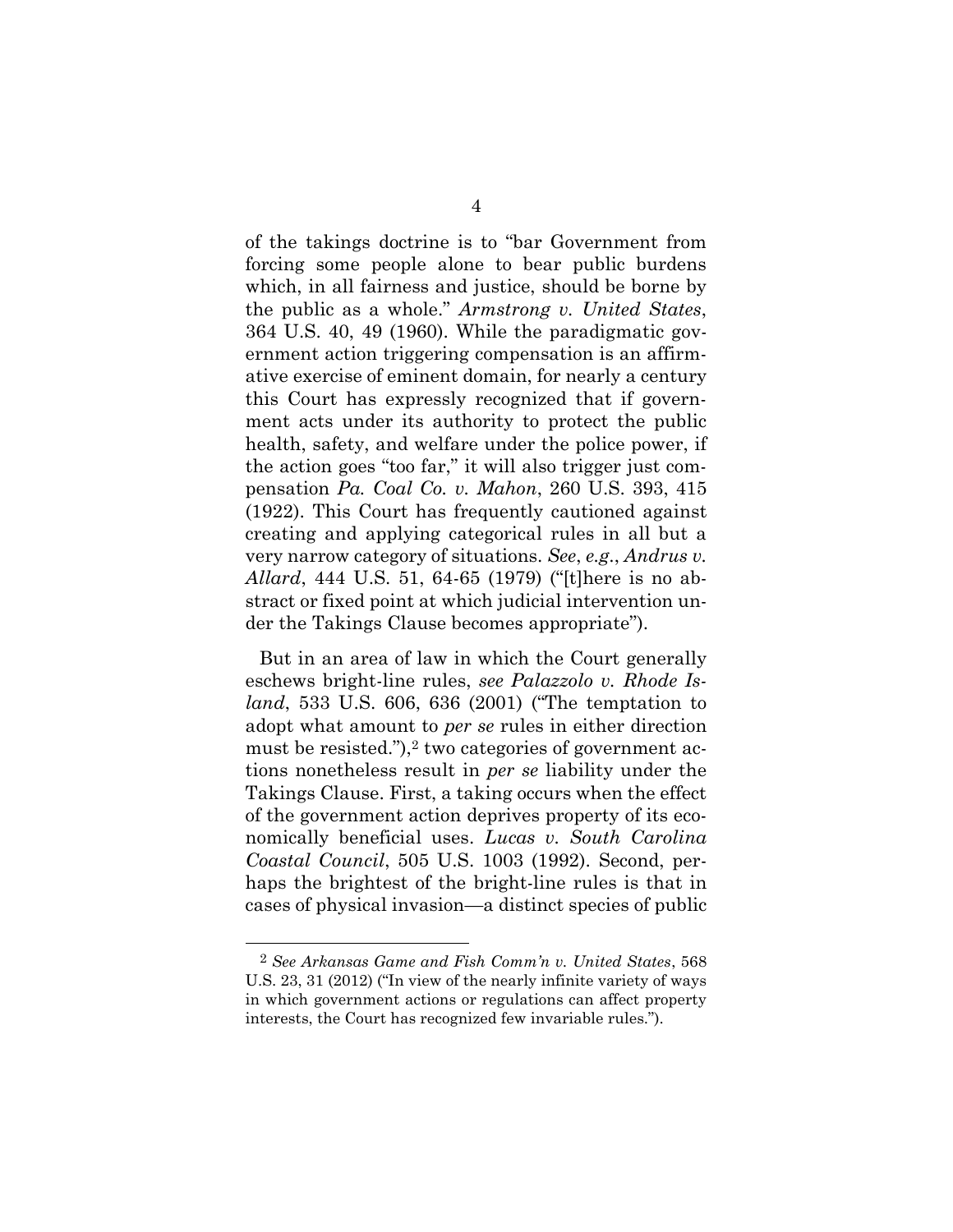use of private property—the loss of use, if any, is not a part of the takings equation. *See Tahoe-Sierra Preservation Council, Inc. v. Tahoe Regional Planning Agency*, 535 U. S. 302, 322 (2002) ("When the government physically takes possession of an interest in property for some public purpose, it has a *categorical* duty to compensate the former owner.") (emphasis added) (citing *United States v. Pewee Coal Co*., 341 U.S. 114, 115 (1951)). Rather, it is the invasion of property rights itself which is *mala in se.* Thus, when the government has "compel[led] the property owner to suffer a physical 'invasion' of his property," the government must pay just compensation. *Lucas*, 505 U.S. at 1015 (citing *Kaiser Aetna v. United States*, 444 U.S. 164 (1979) (imposition of navigational servitude on private waterway was a taking); *Loretto*, 458 U.S. at 421 (requirement that property owner "permanently" allow installation of small cable TV box a taking); *Causby*, 328 U.S. at 265 & n.10 (frequent invasion of airspace)). *See also Nollan v. Cal. Coastal Comm'n*, 483 U.S. 825 (1987) (exaction requiring an easement allowing the public to walk across land). The compensation owed for a relatively minor invasion may be correspondingly minor, but that is a question of valuation, not of takings liability.

*Loretto* is perhaps the most famous example. The Court was presented with an physical invasion of the most trivial kind: a regulation which mandated that Ms. Loretto and other private property owners allow installation of a television cable "slightly less than one-half inch in diameter and of approximately 30 feet in length," "directional taps," and "two large silver boxes" (about "18" x 12" x 6") on their apartment buildings. *Loretto*, 458 U.S. at 422, 438 n.16. The Court held that the invasion was a taking: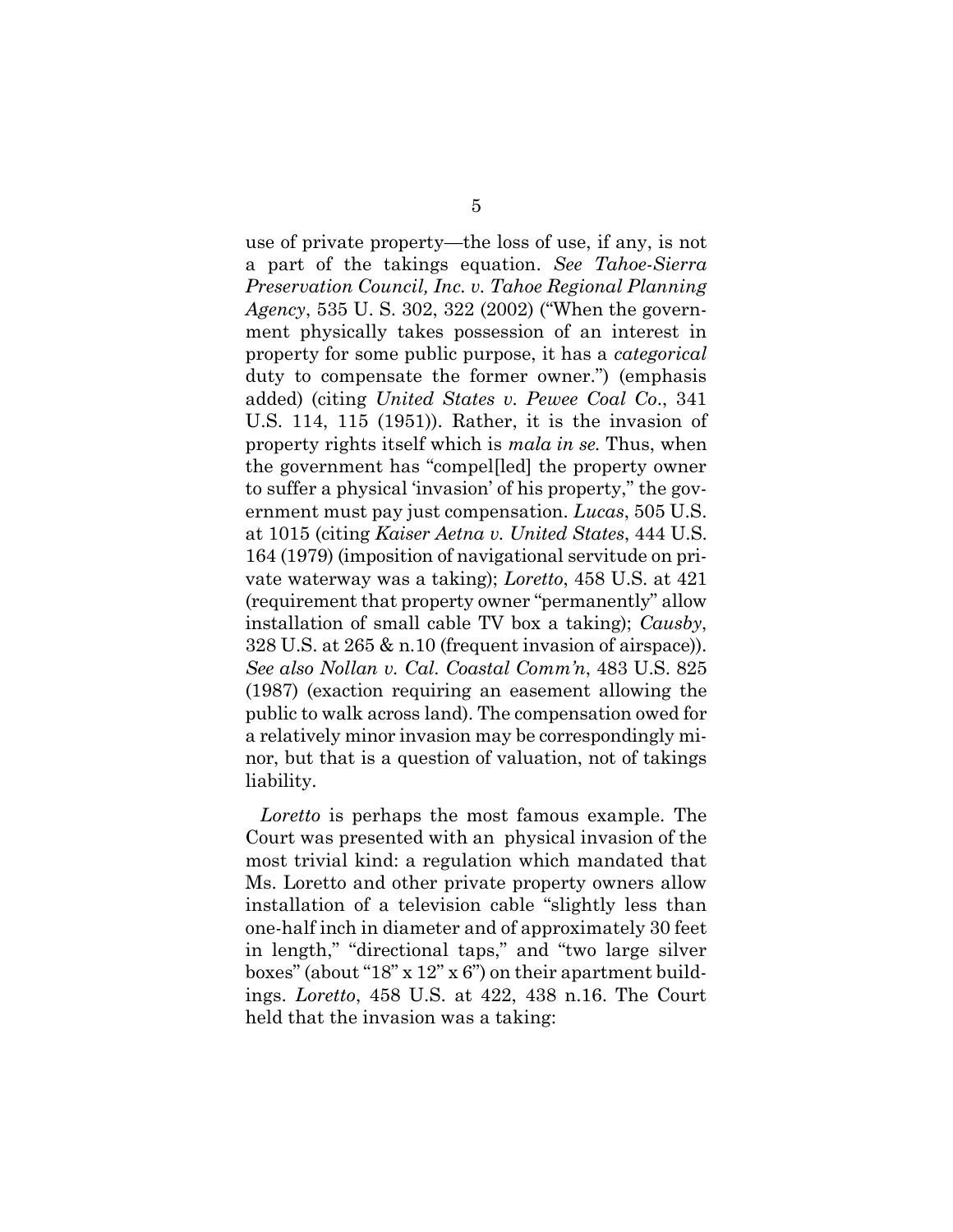Teleprompter's cable installation on appellant's building constitutes a taking under the traditional test. The installation involved a direct physical attachment of plates, boxes, wires, bolts, and screws to the building, completely occupying space immediately above and upon the roof and along the building's exterior wall.

#### *Id*. at 438 (footnote omitted).

The Court rejected the dissent's argument that "a taking of about one-eighth of a cubic foot of space is not of constitutional significance." *Id*. at 438 n.16. Instead, the Court held that the magnitude of the invasion is "not critical: whether the installation is a taking does not depend on whether the volume of space it occupies is bigger than a breadbox." *Id*. The Court reaffirmed "[t]he traditional rule" that a physical invasion is a taking without regard to its magnitude. The Court held that even small invasions are "qualitatively more severe than a regulation of the use of property" because "the owner may have no control over the timing, extent, or nature of the invasion." *Id*. at 436. There was no allegation (or proof) that the installation of the cable equipment resulted in any loss of Loretto's use of the roof or her building, and indeed a good argument could have been made that cable television service to Loretto's tenants actually enhanced her uses and the value of her building. *See id.* at 437 n.15 (noting the dissent's argument that the regulation "likely increases both the building's resale value and its attractiveness on the rental market"). Instead, the Court viewed the invasion itself as the constitutional wrong, and presumed that the equipment installation deprived Loretto of her uses to the extent of the invasion, even though she was free to use the rest of her property without interference: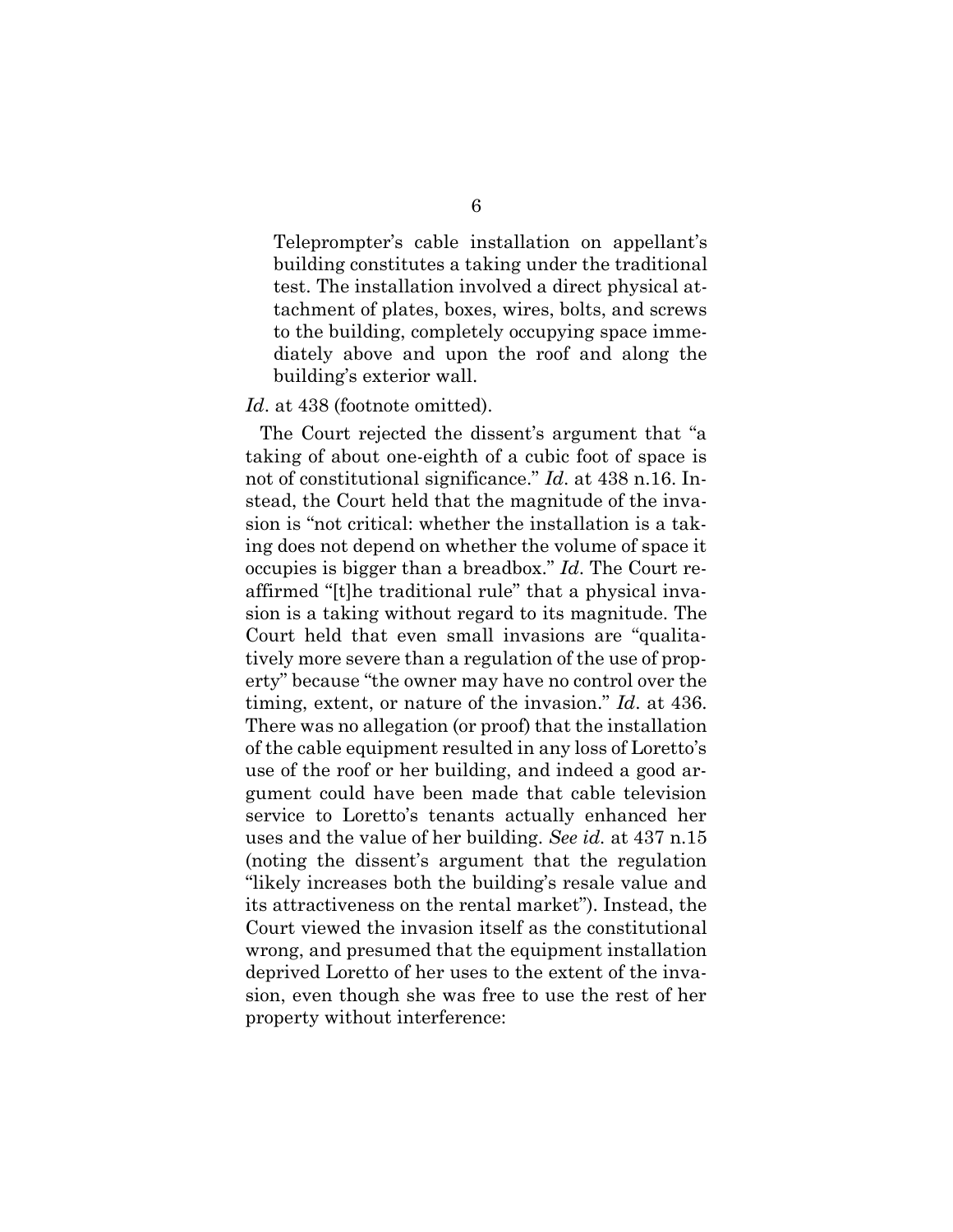Second, the permanent physical occupation of property forever denies the owner any power to control the use of the property; he not only cannot exclude others, but can make no nonpossessory use of the property. Although deprivation of the right to use and obtain a profit from property is not, in every case, independently sufficient to establish a taking, it is clearly relevant. Finally, even though the owner may retain the bare legal right to dispose of the occupied space by transfer or sale, the permanent occupation of that space by a stranger will ordinarily empty the right of any value, since the purchaser will also be unable to make any use of the property.

*Id*. at 436 (citing *Andrus v. Allard*, 444 U.S. 51, 65-66 (1979)). *See also Nat'l Bd. of YMCA v. United States*, 395 U.S. 85, 92 (1969) ("Ordinarily, of course, government occupation of private property deprives the private owner of his use of the property, and it is this deprivation for which the Constitution requires compensation"); *Pumpelly v. Green Bay & Mississippi Canal Co*., 80 U.S. (13 Wall.) 166, 167 (1871) (erection of a dam across a river by a canal company raised the level of a lake, flooding Pumpelly's property; the Court concluded that where property is invaded by water, the flood effectually destroys or impairs its usefulness, and a taking occurs); *United States v. Cress*, 243 U.S. 316, 328 (1917) (even where a property is only affected by intermittent floodwaters, a taking may still occur).

But despite *Loretto*'s inexact language about "*permanent* physical occupation," *see Loretto*, 419 U.S. at 421 (emphasis added), <sup>3</sup> this Court has never focused

<sup>3</sup> Imprecise *dicta* in takings opinions has been pointed out by this Court before, so great care should be taken here. *See*, *e.g*.,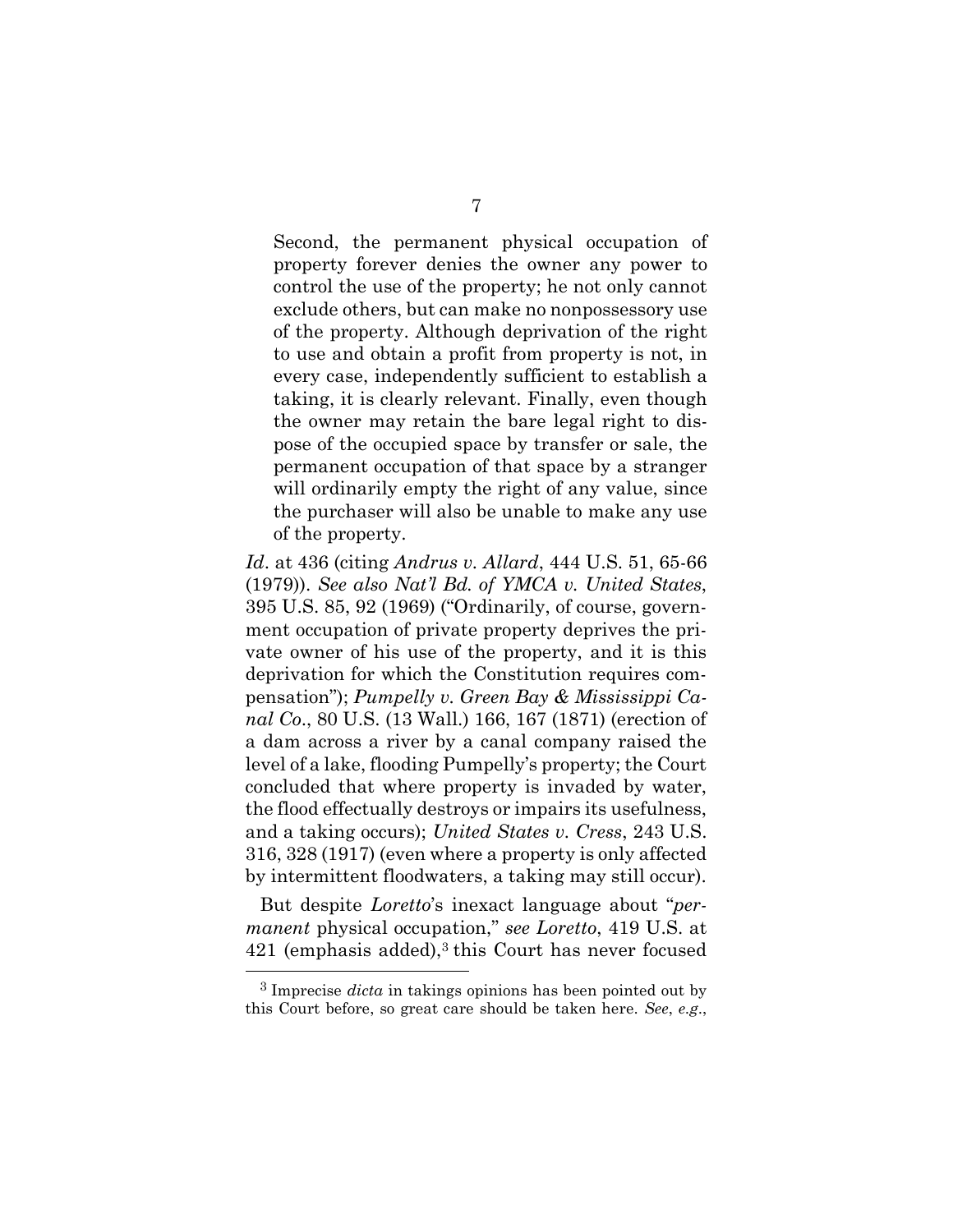solely on the duration of the trespass as the dispositive question.<sup>4</sup> Instead, the analysis has focused on the intrusion on the owner's right to exclude (the "stick" in the "sticks in a bundle" property metaphor). It is the entry and breach—the trespass "*quare clausum fregit*" in common law terms—that result in this Court's physical invasion rule, where only in unusual circumstances will a trespass not be considered to a taking. For example, in *Nat'l Bd. of YMCA v. United States*, 395 U.S. 85 (1969) this Court concluded that the government was not liable for a taking after rioters damaged a building after military troops temporarily occupied it. The occupation was not planned and was extremely brief—the troops occupied the building for a single night—and the rioters had caused the majority of the damage to the building prior to the government occupation. Moreover, the troops did not actually interfere with the owner's use of the building, since it was already under siege by the rioters. *Id*. at 93. Consequently, the Court held that there was no taking because "the temporary, unplanned occupation of petitioners' buildings in the course of battle does not constitute direct and substantial enough government involvement to warrant compensation under the Fifth Amendment." *Id*. The rule to be gleaned from *YMCA* is that government invasions that are not emergencies, and that are "direct and substantial" interferences

*Lingle v. Chevron U.S.A., Inc*., 544 U.S. 528, 542 (2005) ("Although *Agins*' reliance on due process precedents is understandable, the language the Court selected was regrettably imprecise.").

<sup>4</sup> As Justice Blackmun's *Loretto* dissent notes, the record in that case did not contain evidence of the size of the cable boxes on the roof, or even their existence. *See Loretto*, 458 U.S. at 443 n.2 (Blackmun, J., dissenting).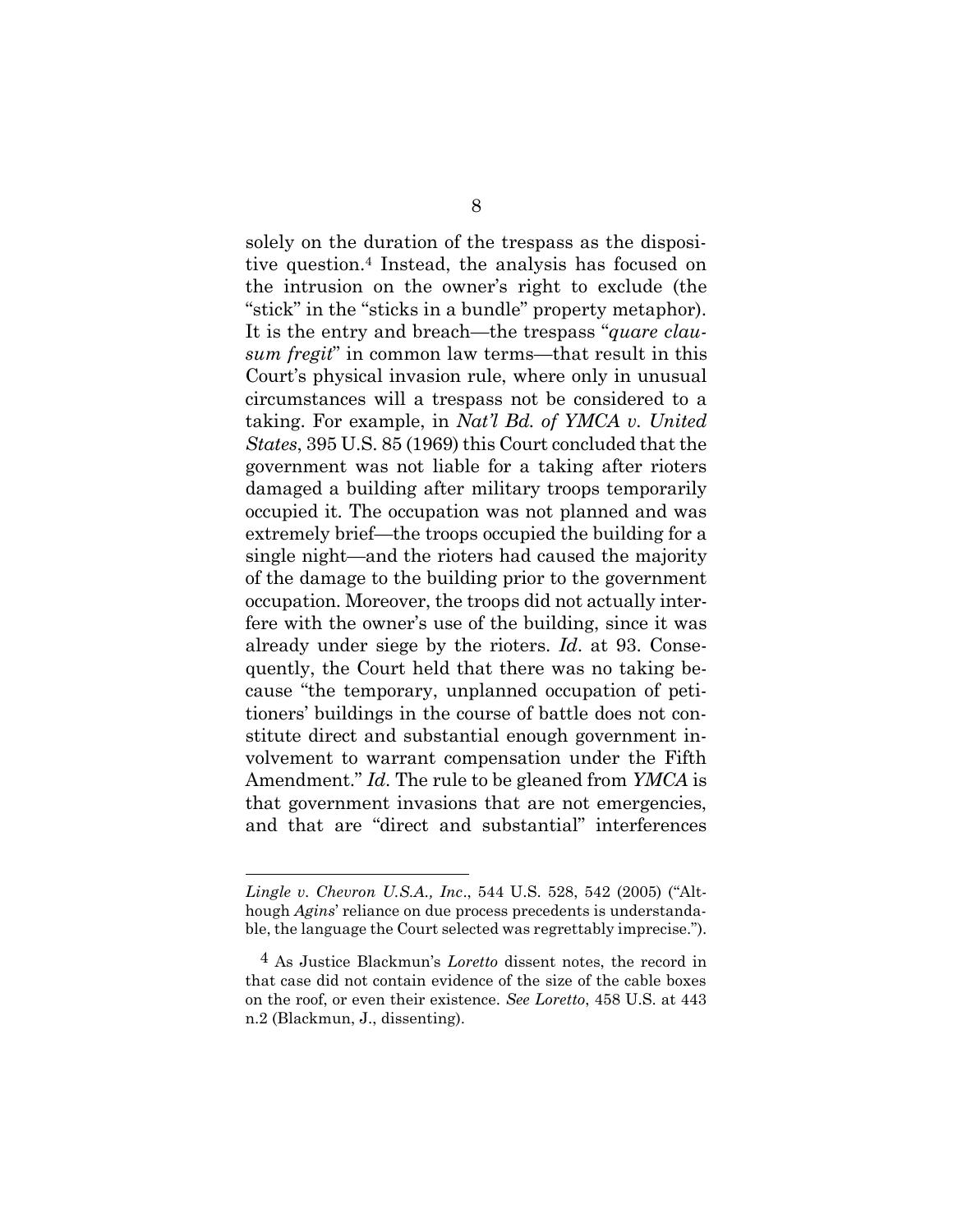with an owner's right to exclude are takings and require compensation. This Court's opinion in *Arkansas Game* relied upon and reinforced that rule. There, the fact that the flooding of the property was recurring and not "permanent" was no bar to recovery. *Arkansas Game*, 568 U.S. at 31.

It is the extent of the infringement on the owner's property rights that matter, not the duration, and there is no more fundamental right bound up in the notion of "property" than the right to exclude. *See Prune-Yard Shopping Center v. Robins*, 447 U.S. 74, 93-94 (1980) (Marshall, J., concurring) ("Indeed, our cases demonstrate that there are limits on governmental authority to abolish 'core' common-law rights, including rights against trespass, at least without a compelling showing of necessity or a provision for a reasonable alternative remedy."). *See also Lingle*, 544 U.S. at 539 ("[P]hysical takings require compensation because of the unique burden they impose: A permanent physical invasion, however minimal the economic cost it entails, eviscerates the owner's right to exclude others from entering and using her property—perhaps the most fundamental of all property interests.") (citing *Dolan v. City of Tigard*, 512 U.S. 374, 384 (1994); *Nollan*, 483 U.S. at 831-832; *Loretto*, 458 U.S. at 433; *Kaiser Aetna v. United States*, 444 U.S. 164, 176 (1979)). By contrast, California's regulations diminish Petitioner's right to exclude as the most essential stick in the property bundle.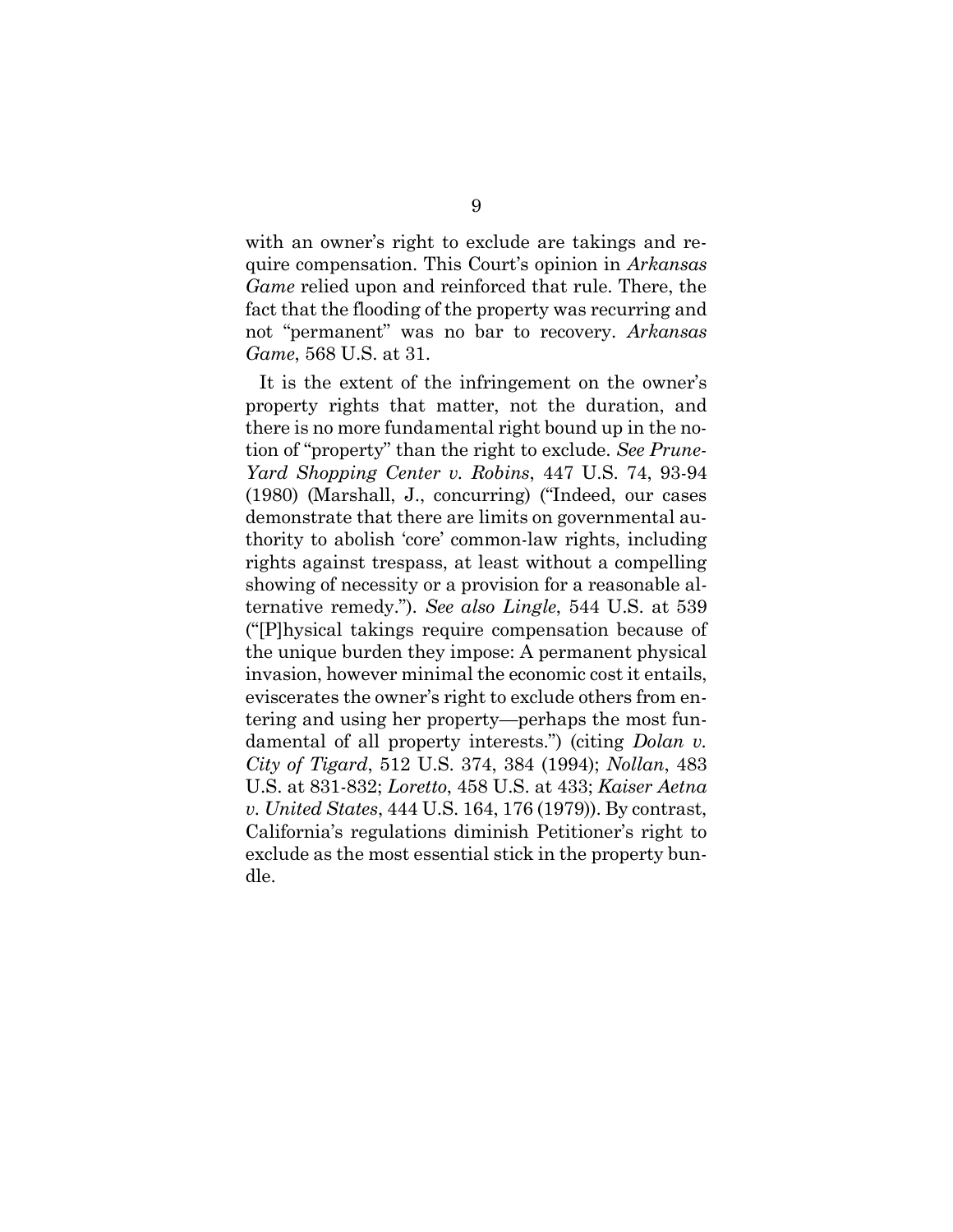### **II. Eminent Domain Law Recognizes the Obligation to Provide Compensation For Less-than-Permanent Takings**

Similarly, eminent domain law has never drawn a distinction between a permanent taking (compensable), and a temporary taking (noncompensable). The duration of the invasion is simply one of the factors to be considered when calculating the amount of just compensation. When condemning property, the government is not required to take an infinite fee simple absolute estate. Thus, the government is liable to pay compensation when it temporarily uses private property. *See*, *e.g*., *Kimball Laundry Co. v. United States*, 338 U.S. 1 (1949). Compensation is also owed if the government abandons a taking, thus rendering it "temporary." Similar rules should govern inverse condemnation actions, since takings law is premised on the idea that in certain instances, the government is obligated to pay compensation even if it has not invoked its eminent domain power. *See First English Evangelical Lutheran Church v. Los Angeles County*, 482 U.S. 304, 316 (1987) ("While the typical taking occurs when the government acts to condemn property in the exercise of its power of eminent domain, the entire doctrine of inverse condemnation is predicated on the proposition that a taking may occur without such formal proceedings."). Any questions identifying the duration of the occupation should be questions of compensation, not liability:

[The extent of impairment, like the duration of the intrusion, is not irrelevant. The greater the impairment, the more compensation required. If the owner's use of the property is not impaired at all, then maybe no compensation should be required. But that is not because the land was not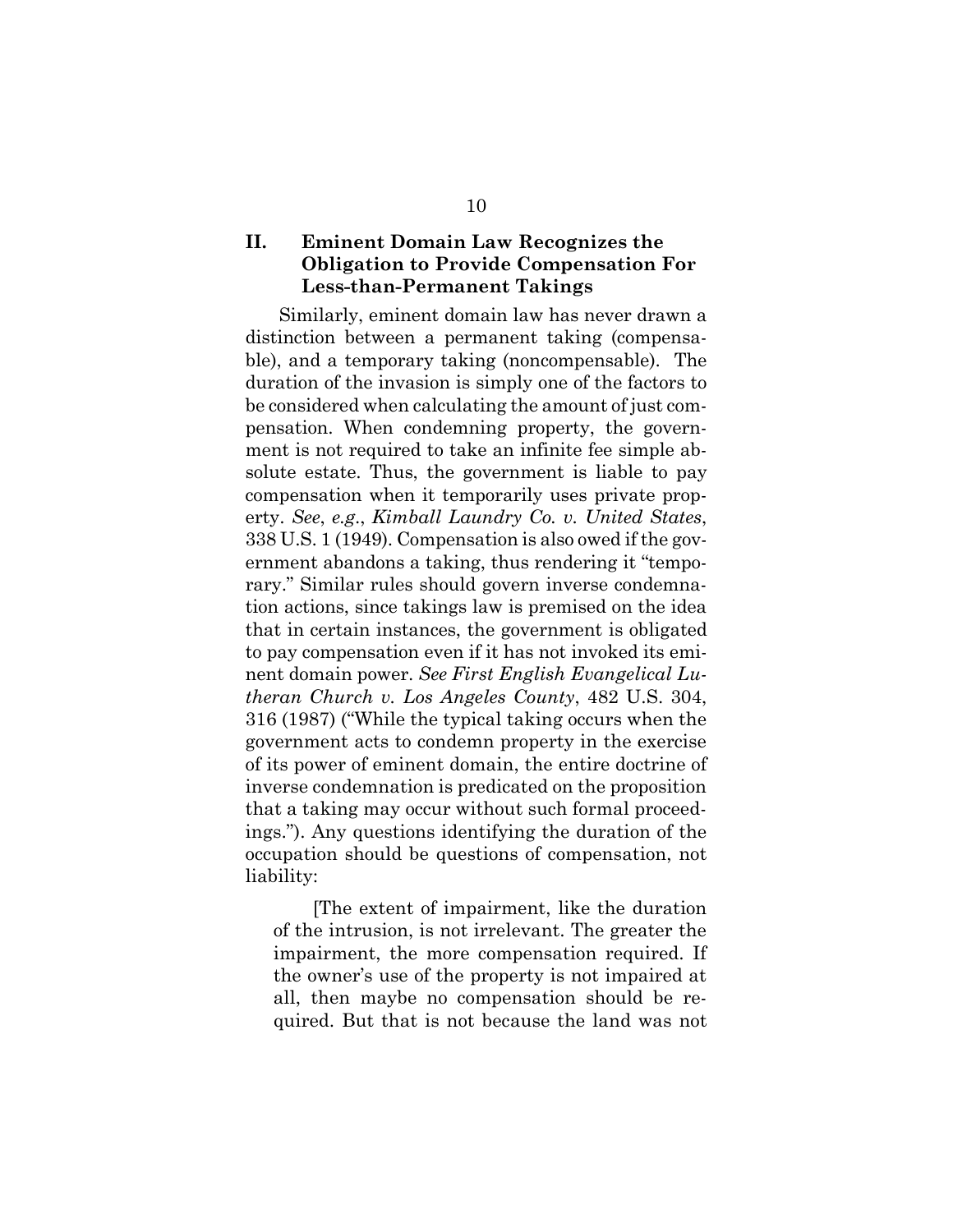taken. It is because justice may not require compensation for a taking that does not impair the owners use at all.

Alan Romero, *Takings by Floodwaters*, 76 N.D. L. Rev. 785, 789 (2000). *See also United States v. Cress*, 243 U.S. 316, 328 (1917) ("so long as the damage is substantial, that determines the question [of] whether there is a taking"). The "damage" referred to here is not the loss of value or the extent of the compensation owed. *Loretto* made that much clear. That case properly focused on the "relatively few problems of proof" the traditional bright-line takings rule entails, *Loretto*, 438 U.S. at 419, and concluded by noting that evidence about the extent of the invasion (in other words, the loss of the owner's use resulting from the invasion) was a matter of the just compensation owed, not the question of whether there had been a taking. *Id*. at 441 ("The issue of the amount of compensation that is due, on which we express no opinion, is a matter for the state courts to consider on remand.") (footnote omitted); *id*. at 437 ("Once the fact of occupation is shown, of course, a court should consider the extent of the occupation as one relevant factor in determining the compensation due."). So, too, with the temporal extent of the occupation.

#### **III. Nothing is Truly "Permanent"**

In addition to jurisprudential limitations, the search for "permanence" is a chimera. It is, ultimately, a fruitless metaphysical endeavor, more suited for philosophers than judges. This Court's decisions have reflected that: California surfers weren't crossing the Nollan property day and night, nor were they stopping for any length of time during their walk; Army Air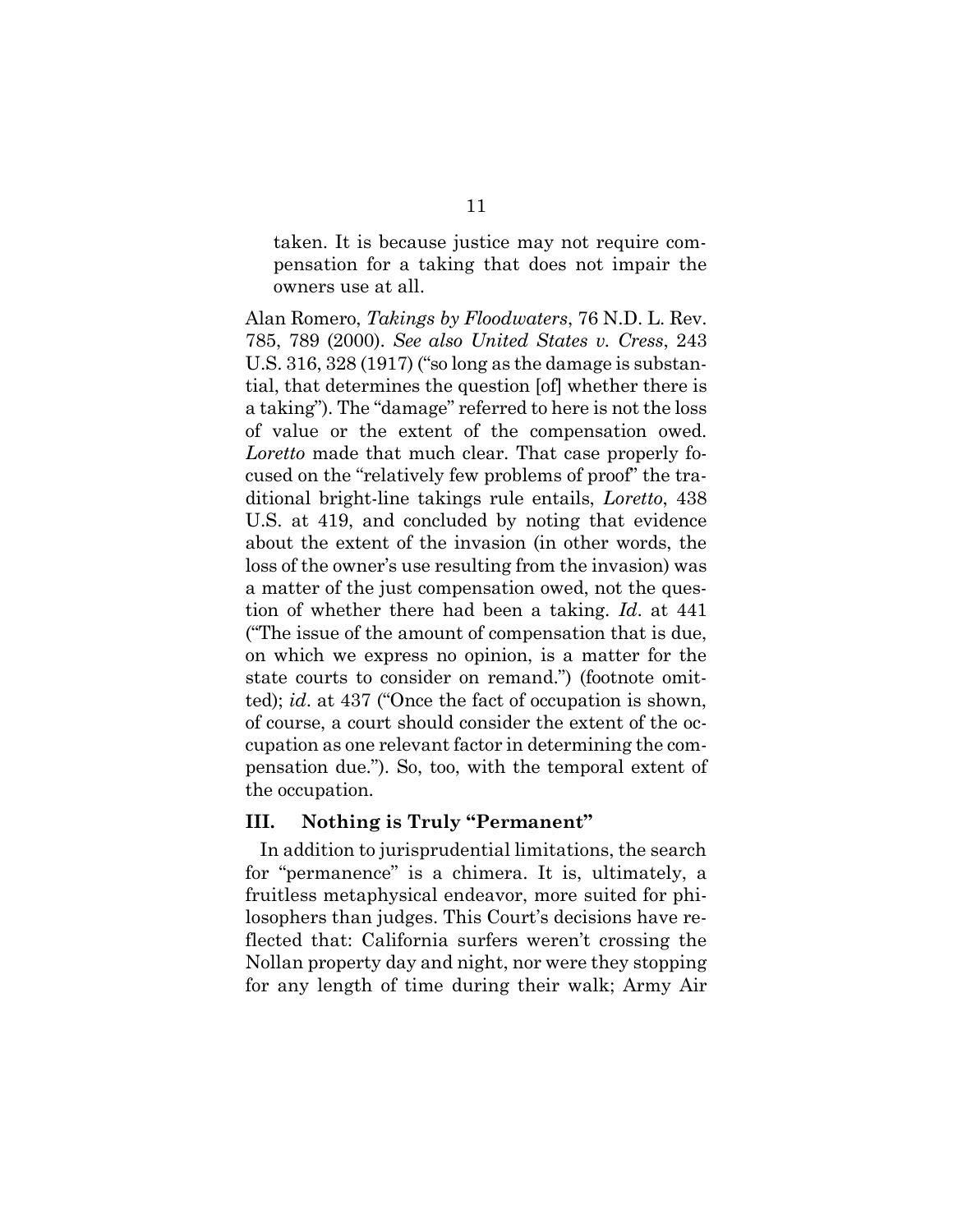Corps B-25's were not circling farmer Causby's chickens 24/7; and even the CATV equipment affixed to Ms. Loretto's Upper West apartment building today is very likely not the same box and cables there when this Court considered them "permanent" in 1982.<sup>5</sup> The Court need look to a more recent case in which a cellular telephone company offered to remove its equipment from private property in response to a *Loretto* takings claim to see why "permanence" *vel non*, cannot be where the line is drawn between compensable and noncompensable physical invasions. *See Corsello v. Verizon New York, Inc.*, 908 N.Y.S.2d 57, 70 (N.Y. App. Div. 2010) ("Verizon responds that there can be no permanent physical occupation of the plaintiffs' property where it has offered to remove the equipment servicing other buildings. . . Moreover, even if Verizon's offer could be considered, it would still not preclude the trier of fact from finding that a de facto taking had occurred, since, where an appropriating entity has interfered with the owner's property rights to such a degree that the conduct amounts to a constitutional taking, it is required to purchase the property from the owner."), *aff'd*, 967 N.E.2d 1177 (N.Y. 2012).

The Ninth Circuit, however, adopted a contrary categorical rule: no compensation because California's regulations limit the time-place-manner of labor organizers' entries, even if there's no end date on Petitioner's loss of the right to exclude. This Court has never adopted such a crabbed, technical view of the temporal nature of the invasion. It is not so much the

<sup>5</sup> Today, there are cables still affixed to the building at 303 West 105th Street. *See* Inversecondemnation.com, *Takings Pilgrimage, Upper West Side Edition*, [https://www.inversecondem](https://www.inversecondemnation.com/inversecondemnation/2017/01/takings-pilgrimage-upper-west-side-edition.html)[nation.com/inversecondemnation/2017/01/takings-pilgrimage](https://www.inversecondemnation.com/inversecondemnation/2017/01/takings-pilgrimage-upper-west-side-edition.html)[upper-west-side-edition.html.](https://www.inversecondemnation.com/inversecondemnation/2017/01/takings-pilgrimage-upper-west-side-edition.html)